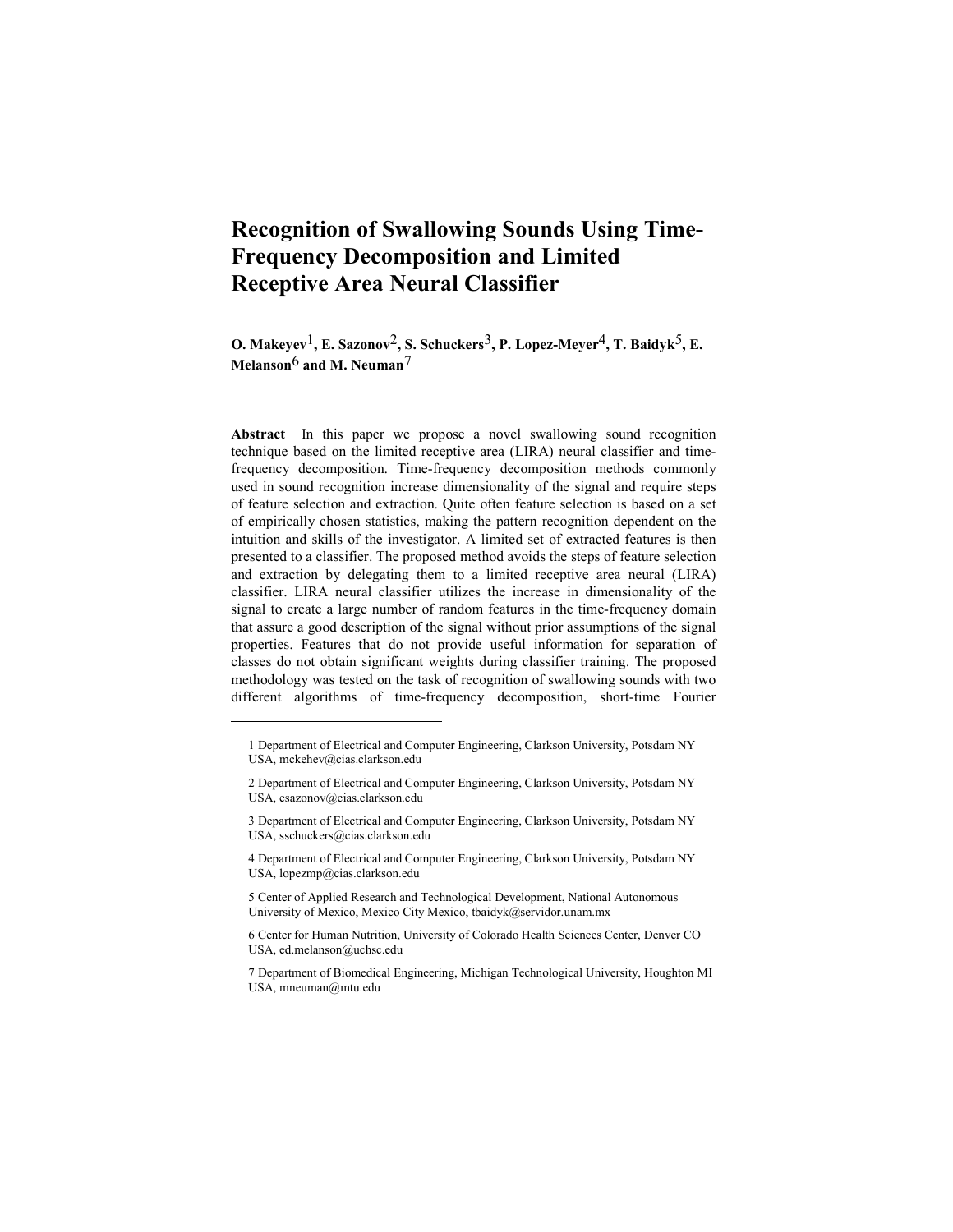transform (STFT) and continuous wavelet transform (CWT). The experimental results suggest high efficiency and reliability of the proposed approach.

#### 1 Introduction

Swallowing sound recognition is an important task in bioengineering that could be employed in systems for automated swallowing assessment and diagnosis of abnormally high rate of swallowing (aerophagia) [1], which is the primary mode of ingesting excessive amounts of air, and swallowing dysfunction (dysphagia) [2]-[5], that may lead to aspiration, choking, and even death. Dysphagia represents a major problem in rehabilitation of stroke and head injury patients.

In current clinical practice videofluoroscopic swallow study (VFSS) is the gold standard for diagnosis of swallowing disorders. However, VFSS is a timeconsuming procedure performed only in a clinical setting. VFSS also results in some radiation exposure. Therefore, various non-invasive methods are proposed for swallowing assessment based on evaluation of swallowing signals, recorded by microphones and/or accelerometers and analyzed by digital signal processing techniques [2]-[5]. Swallowing sounds are caused by a bolus passing through pharynx. It is possible to use swallowing sounds to determine pharyngeal phase of the swallow and characteristics of the bolus [2].

Signal processing for swallowing sound detection is usually based on a series of steps such as decomposition of the raw signal, selection and extraction of features followed by pattern recognition. Many time-frequency decomposition methods have been developed for analysis of non-stationary signals including sounds such as, for example, short-time Fourier transform (STFT) and continuous wavelet transform (CWT). Conversion of a time domain signal into timefrequency domain increases the size of feature space from a one-dimensional signal to a two-dimensional power spectrum such as a spectrogram in case of STFT or a scalogram in case of CWT. Typically, the feature space generated by time-frequency decomposition is reduced to a few significant coefficients by computing various empirically chosen statistics for time and frequency windows, thus making pattern recognition dependent on a small set of extracted features. Selection of statistics and window parameters is left to the investigator that has to make sure that selected features match well with the signal characteristics. For example, in [3] an algorithm based on multilayer feed forward neural network was used for decomposition of tracheal sounds into swallowing and respiratory sound segments. Three features (root mean square, the average power of the signal over 150-450 Hz, and waveform fractal dimension) of the signal were used as inputs of the neural network. The algorithm was able to detect 91.7% of swallows correctly for healthy subjects. In a practical situations artifacts such as talking, throat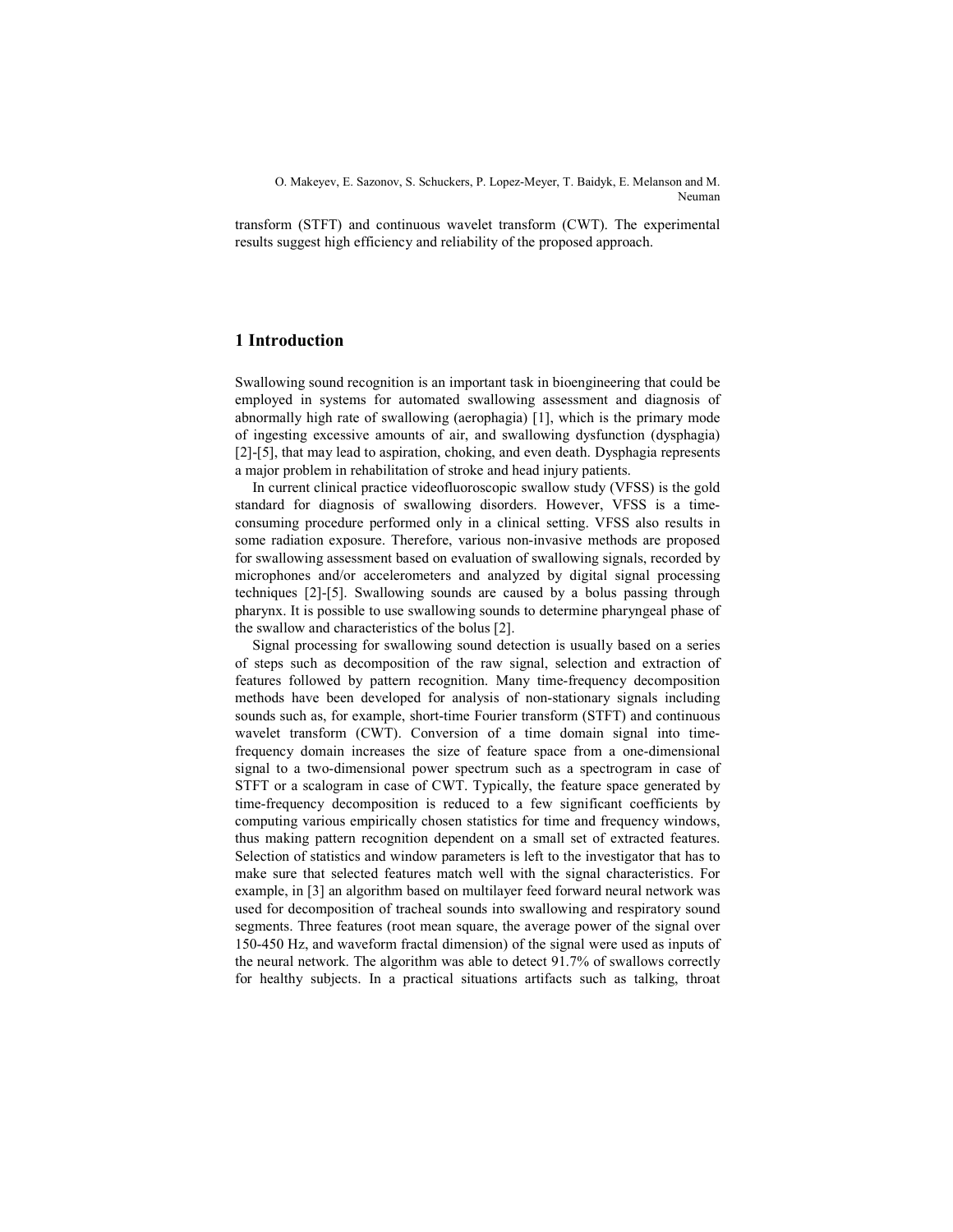clearing, and head movement may be confused with swallowing and breath decreasing the efficiency of the recognition [4], [5]. In [4] acceleration at the throat, during swallowing and coughing, was measured by an ultra miniature accelerometer placed on the skin at the level of thyroid cartilage. Two sets of neural networks were used to recognize and classify acceleration patterns due to swallowing and coughing in normal and dysphagic subjects. A set of features that include peak to peak amplitudes, slopes, mean frequency, number of zero crossings, and mean power were used as inputs of two multilayer feed forward neural networks. The recognition rate for acceleration patterns due to swallowing and coughing in normal and dysphagic subjects was 100% and the recognition rate for acceleration patterns due to swallowing in normal, mildly dysphagic, moderately dysphagic, and severely dysphagic subjects was 93%. In [5] two sets of hybrid fuzzy logic committee neural networks (FCN) were proposed for recognition of dysphagic swallows, normal swallows and artifacts (speech, head movement). Swallows were detected by an ultra miniature accelerometer attached to the skin at the level of thyroid cartilage. Five features (number of zero crossings, average power, average frequency, maximum power, and frequency at maximum power) were extracted from the filtered signal, normalized, and used as inputs of the FCN. Evaluation results revealed that FCN correctly identified 31 out of 33 dysphagic swallows, 24 out of 24 normal swallows, and 44 out of 45 artifacts. The ability to recognize swallow signal and eliminate artifacts with high accuracy is very important for development of home/tele-therapy biofeedback systems [6].

In this paper we propose a novel sound recognition technique based on timefrequency decomposition and limited receptive area (LIRA) neural classifier which incorporates the feature selection and extraction steps. LIRA neural classifier was developed as a multipurpose image recognition system [7] and tested with promising results in different image recognition tasks including: handwritten digit image recognition [8], micro device assembly [9], mechanically treated metal surface texture recognition [10], face recognition [11], and micro work piece shape recognition [7]. A distinctive feature of the LIRA neural classifier is utilization of a large number of random features. Features that do not provide useful information for separation of classes do not obtain significant weights during training. We propose to apply LIRA-based image recognition technique to the "images" of time-frequency decomposition spectrums obtained by STFT [12] and CWT [13]. Utilization of a large number of random features in the time-frequency domain assures a good description of the signal without prior assumptions of the signal properties and eliminates the need for a separate feature selection and extraction algorithms. We demonstrate recognition of swallowing sounds using the proposed approach with two different time-frequency decomposition algorithms, i.e. using LIRA neural classifier in combination with STFT and CWT, and compare the obtained results. The paper is organized as follows: In section 2 we present the methodology including detailed description of the data collection process, data preprocessing, and LIRA neural classifier. In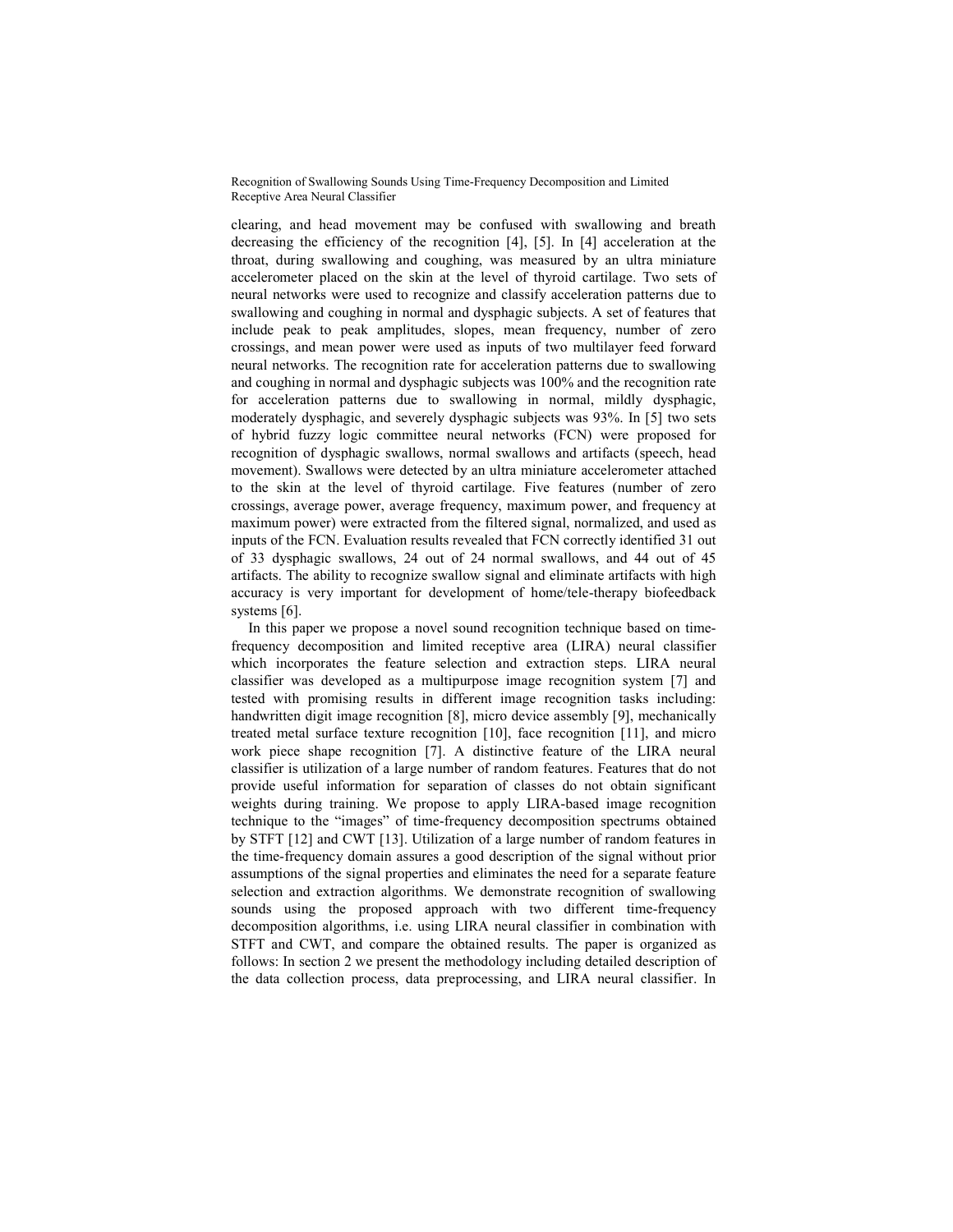section 3 we present the experimental results. Discussion and conclusions are presented in sections 4 and 5 correspondingly.

# 2 Methodology

## 2.1 Data Collection

Commercially available miniature throat microphone (IASUS NT, IASUS Concepts Ltd.) located over laryngopharynx was used during the data collection process. Throat microphones convert vibration signals from the surface of the skin rather than pick up waves of sound pressure, thus reducing the ambient noise. Throat microphones also pick up such artifacts as head movements and talking that should not be confused with swallowing sounds.

Twenty sound instances were recorded for each of three classes of sounds (swallow, talking, head movement) for a healthy subject without any history of swallowing disorder, eating or nutrition problems, or lower respiratory tract infection. An approval for this study was obtained from Institutional Review Board and the subject was asked to sign an informed consent form. To record the swallowing sound the subject was asked to consume water in boluses of arbitrary size. For head movement artifact recording the subject was asked to turn his head to a side and back. To record speech artifact the subject was asked to say the word "Hello". Sound signals for each class were amplified and recorded with a sampling rate of 44100 Hz.

A fourth class of outlier sounds that consisted of random segments of music recordings was introduced to demonstrate the ability of the neural classifier to reject sounds with weak intra-class similarity and no similarity with other three classes.

# 2.2 Data Preprocessing

Swallowing, head movement, and talking sounds were extracted from the recordings in segments of 65536 samples (approximately 1.5 s) each using the following empiric algorithm: beginning and end of each sound were found using a threshold set above the background noise level, center of mass was calculated for each sound and used to center the corresponding sound instance in the recognition window. The same segmentation was used for both algorithms of time-frequency decomposition.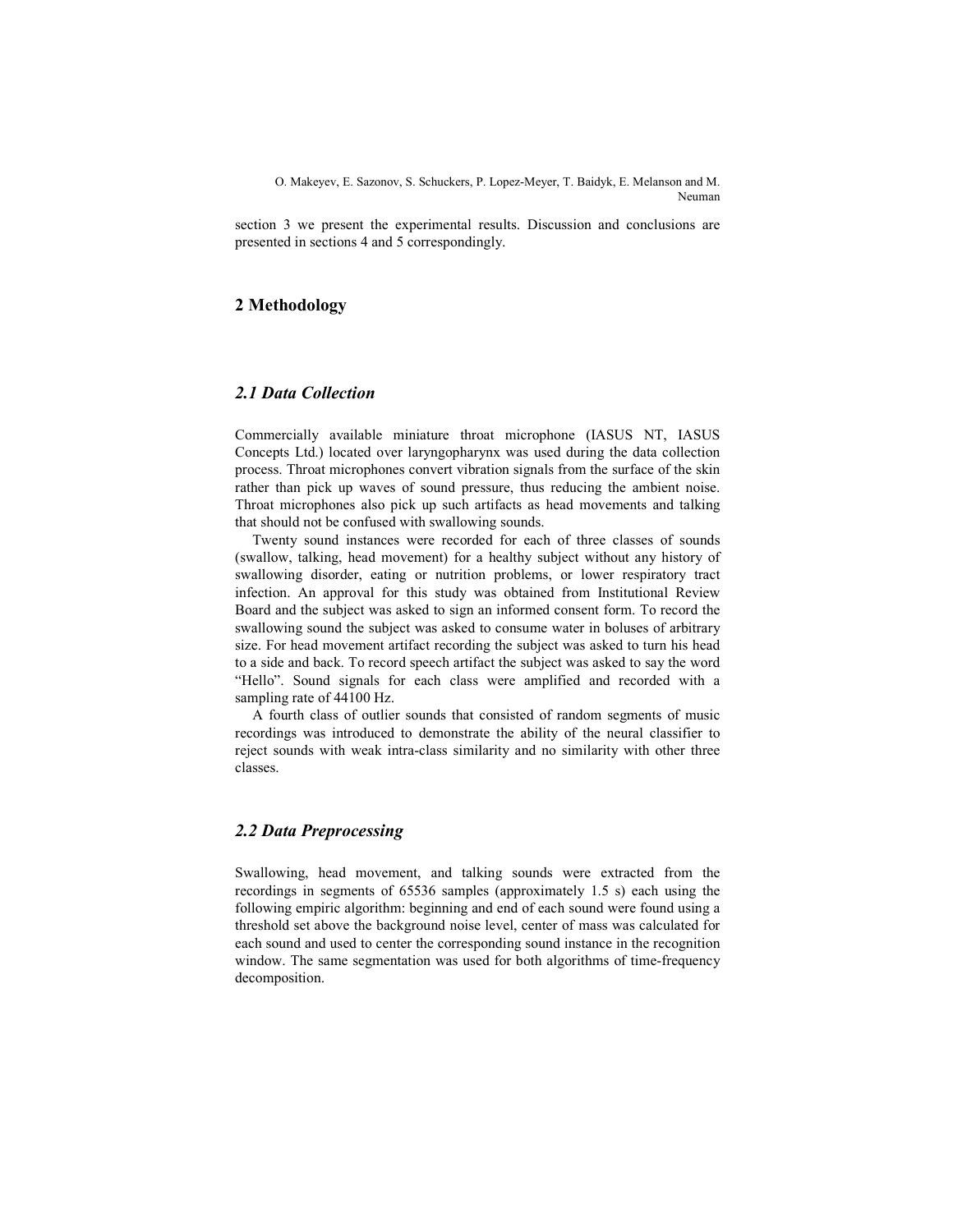## 2.2.1 STFT

Spectrograms of each segment were calculated with a window of 512 samples extracted using a Hanning window algorithm and processed by STFT with 50% window overlap. Due to limited signal bandwidth higher frequencies do not contain significant energy of the original time domain signal and can be eliminated from the spectrogram. Truncating the spectrogram from 512x256 pixels to 256x256 pixels preserves most of the signal energy and eliminates insignificant harmonics. Figure 1 shows examples of spectrogram images. Eighty grayscale spectrogram images (20 for each of 4 classes) compose the first image database that was used in training and validation.



Figure 1 Examples of spectrograms of (columns): a) swallowing sounds b) talking, c) head movements, d) outlier sounds.

### 2.2.2 CWT

Morlet mother wavelet with wavenumber of 6, 7 octaves and 16 sub-octaves [14] was used to obtain scalograms of sound instances. To compare pattern recognition accuracy on time-frequency decompositions produced by CWT and STFT the following processing was applied to the scalograms: a mirror image of the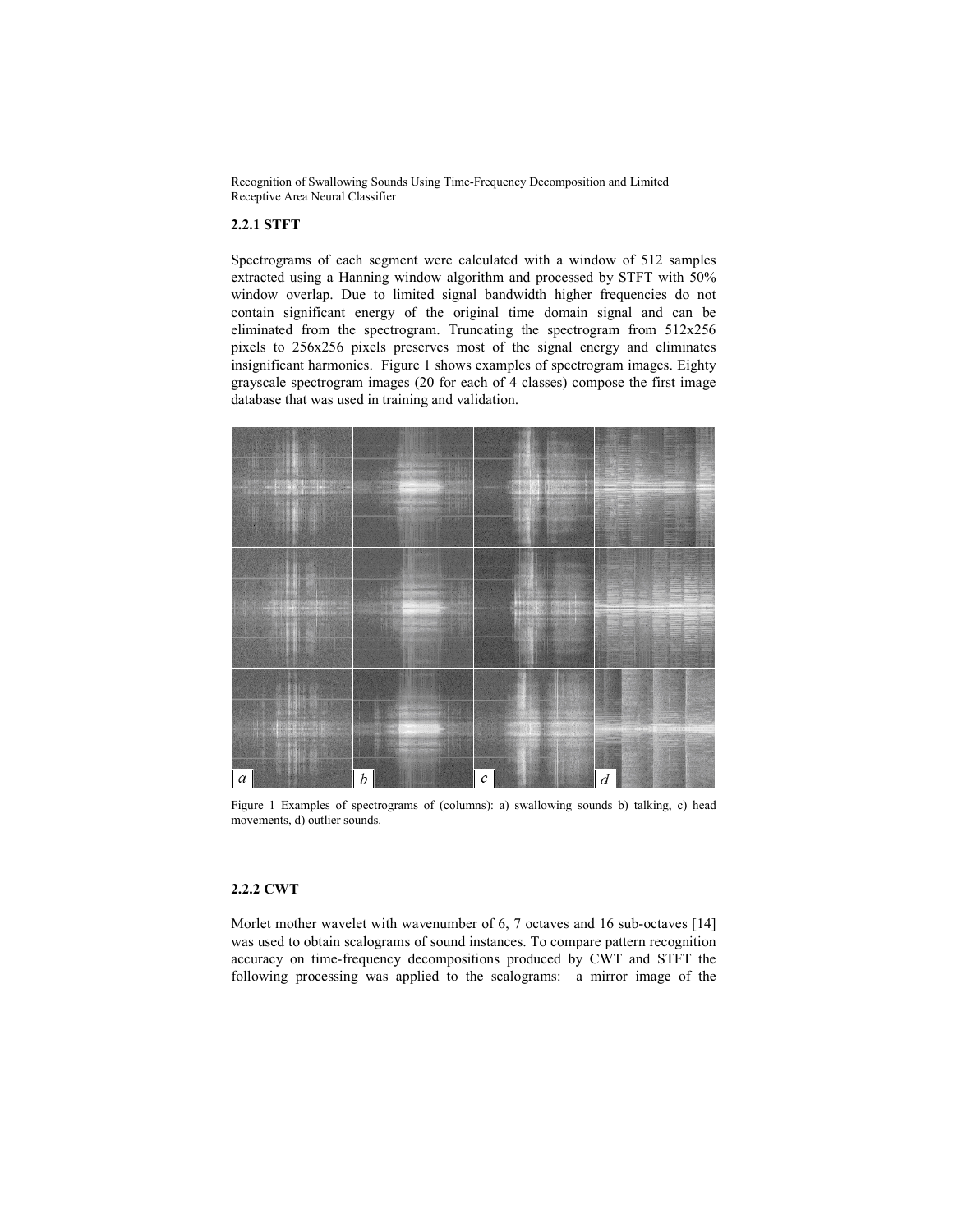scalograms across abscissa was created and combined with the original; the resulting image was resized to 256x256 pixels using bicubic interpolation. Figure 2 shows examples of scalogram images. The same set of sound instances was used to create figure 1 and figure 2 allowing the direct visual comparison to be drawn. Eighty grayscale scalogram images (20 for each of 4 classes) composed the second image database that was used in training and validation.



Figure 2 Examples of scalograms of (columns): a) swallowing sounds b) talking, c) head movements, d) outlier sounds.

# 2.3 LIRA Neural Classifier

LIRA neural classifier was developed on the basis of the Rosenblatt perceptron [15]. The three-layer Rosenblatt perceptron consists of the sensor S-layer, associative A-layer and the reaction R-layer. The first S-layer corresponds to the input image or in our case, a spectrogram or a scalogram. The second A-layer corresponds to the feature extraction subsystem. The third R-layer represents the system's output. Each neuron of this layer corresponds to one of the output classes.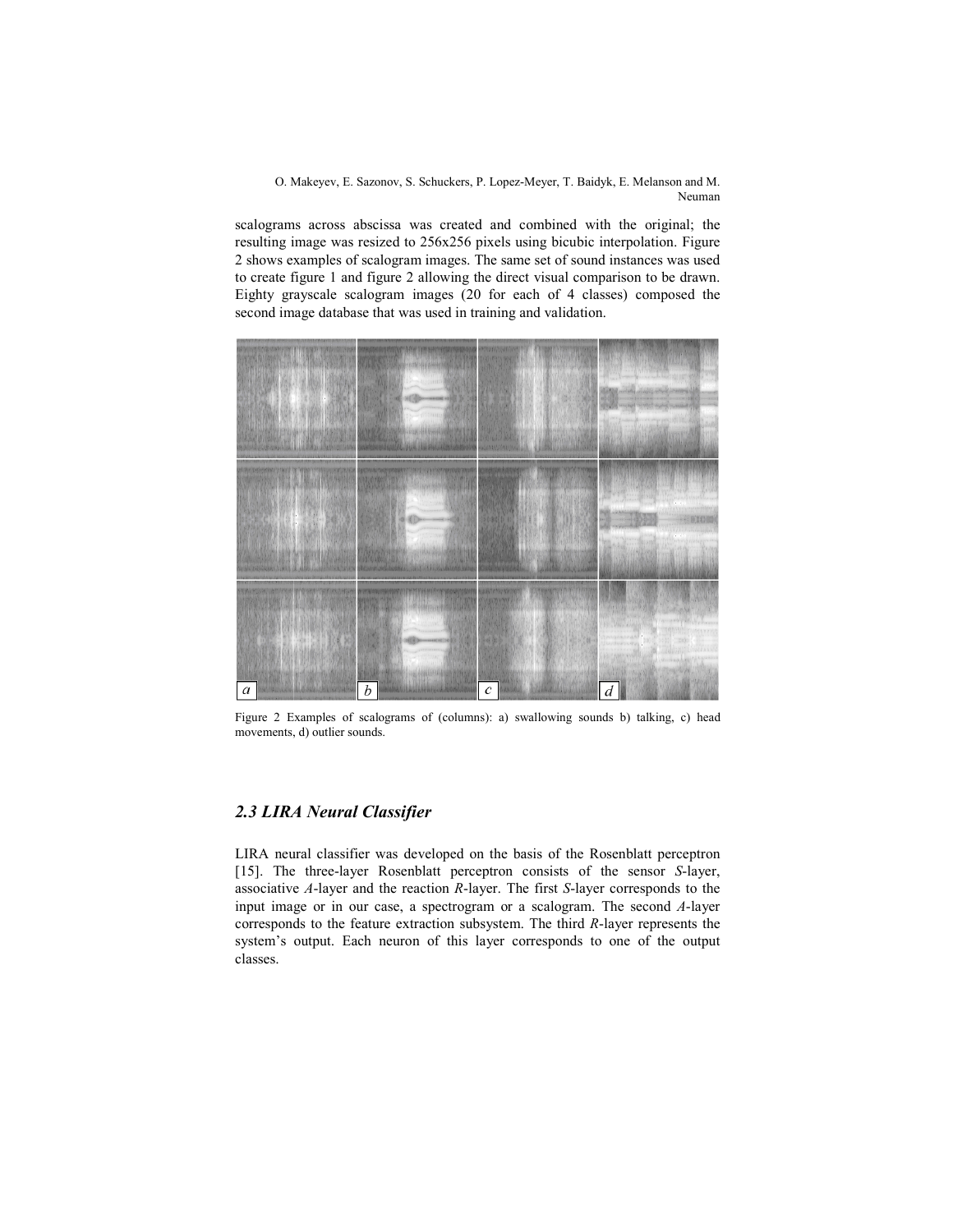The associative layer  $A$  is connected to the sensor layer  $S$  with randomly selected, non-trainable connections. The set of these connections can be considered as a feature extractor.

The A-layer consists of 2-state neurons; their outputs can be equal either to 1 (active state) or to 0 (non-active state). Each neuron of the A-layer is connected to all the neurons of the  $R$ -layer. The weights of these connections are modified during the classifier training.

To perform pattern recognition on grayscale scalograms and spectrograms an additional 2-state neuron layer was introduced between the S-layer and the Alayer. We term it the I-layer (intermediate layer). The structure of the LIRA neural classifier is presented in figure 3.



Figure 3 Structure of the LIRA neural classifier.

#### 2.3.1 Coding Procedure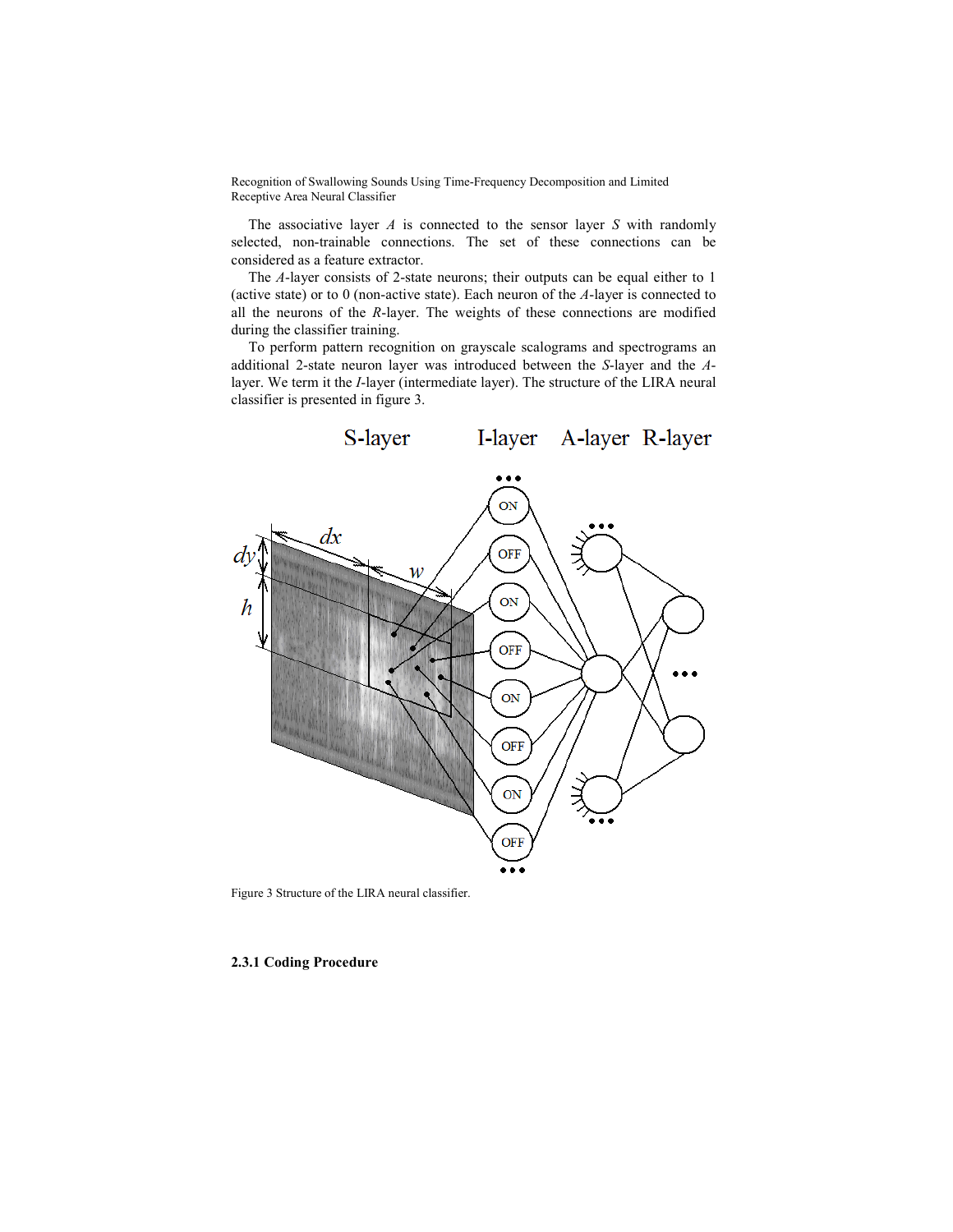Each input time-frequency decomposition defines unique activations of the Alayer neurons. The binary vector that corresponds to the associative neuron activations is termed the binary code  $A = (a_1, ..., a_N)$ , where N is the number of the A-layer neurons. The procedure that transforms input time-frequency data into corresponding binary vector A is termed the image coding.

We connect each A-layer neuron to S-layer neurons randomly selected from a randomly generated window of height  $h$  and width  $w$  that is located in the S-layer (figure 3).

The distances  $dx$  and  $dy$  are random numbers selected from the ranges:  $dx$  from  $[0, W_S - w]$  and dy from  $[0, H_S - h]$ , where  $W_S$  and  $H_S$  stand for width and height of the S-layer. We create the associative neuron masks that represent the positions of connections of each A-layer neuron with neurons of the window  $h \cdot w$ . The procedure of random selection of connections is used to design the mask of Alayer neurons. This procedure starts with the selection of the upper left corner of the window  $h \cdot w$  in which all connections of the associative neuron are located.

The following formulas are used:

 $dx_i = random_i (W_S - w),$ 

 $dy_i = random_i (H_S - h),$ 

where *i* is the position of a neuron in associative layer *A*, random<sub>i</sub> (*z*) is a random number that is uniformly distributed in the range  $[0, z]$ . After that position of each connection within the window  $h \cdot w$  is defined by the pair of numbers:

 $x_{ii} = random_{ii}(w)$ ,

 $y_{ii}$  = random<sub>ii</sub> (h),

where  $j$  is the number of the connection with the  $S$ -layer.

Absolute coordinates of a connection to the S-layer are defined as:

 $X_{ij} = x_{ij} + dx_i$ 

 $Y_{ij} = y_{ij} + dy_i$ .

The input of each I-layer neuron is connected to one neuron of the S-layer and the output is connected to the input of one neuron of the A-layer. All the I-layer neurons connected to one A-layer neuron form the group of this A-layer neuron. There are two types of I-layer neurons: ON-neurons and OFF-neurons. The outputs of ON- and OFF- neurons are computed according to the formula:

$$
ON_i = \begin{cases} 1, b_i > \theta_i \\ 0, b_i \le \theta_i \end{cases},
$$
  

$$
OFF_j = \begin{cases} 1, b_j < \theta_j \\ 0, b_j \ge \theta_j \end{cases},
$$

where  $ON_i$  and  $OFF_j$  are the outputs of ON-neuron i and OFF-neuron j correspondingly,  $\theta_i$  and  $\theta_j$  are the thresholds of ON-neuron *i* and OFF-neuron *j* correspondingly, and  $b_i$  and  $b_j$  are the values of brightness of the image pixels that correspond to ON-neuron *i* and OFF-neuron *j* correspondingly. Thresholds  $\theta_i$  and  $\theta_j$  are selected randomly from the range [0,  $b_{max}$ ], where  $b_{max}$  is maximal brightness of the image pixels. For example, in figure 3 the group of eight I-layer neurons,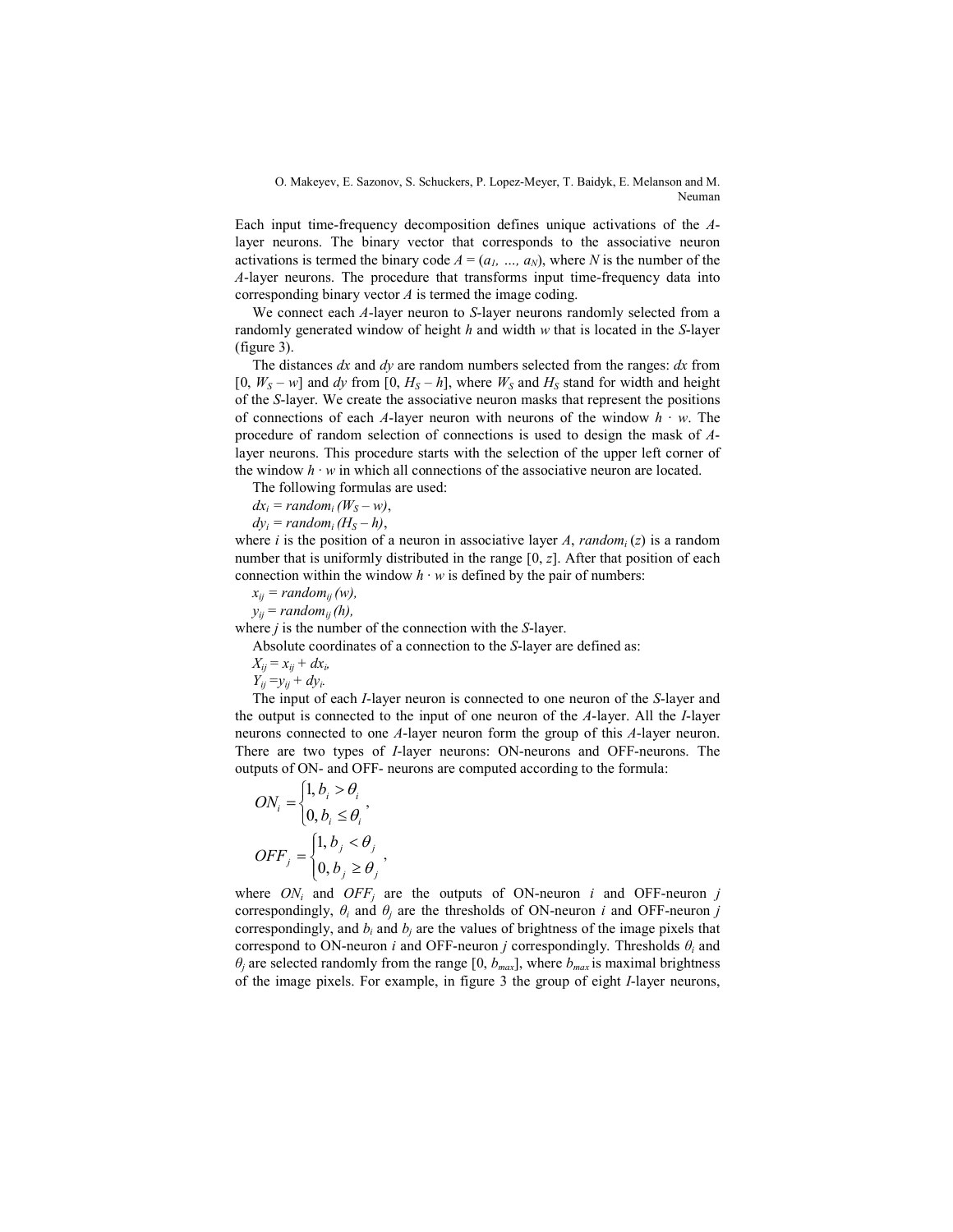four ON-neurons and four OFF-neurons, corresponds to one A-layer neuron. The *i*-th neuron of the A-layer is active  $(a<sub>i</sub> = 1)$  only if outputs of all the neurons of its *I*-layer group are equal to 1 and is non-active  $(a_i = 0)$  in the opposite case.

After execution of the coding procedure each signal has an associated binary code that is to be used during the training and recognition procedures.

#### 2.3.2 Training procedure

The weights of all the connections between neurons of the  $A$ -layer and the  $R$ -layer are initialized to zero prior to execution of the training procedure. Next, training is performed using the following algorithm:

Step 1. Calculation of excitation.

,

A binary code  $A$  is presented to the LIRA neural classifier.  $R$ -layer neuron excitations  $E_i$  are computed according to the formula:

$$
E_i = \sum_{j=1}^N a_j \cdot w_{ji}
$$

where  $E_i$  is the excitation of the *i*-th neuron of the *R*-layer,  $a_j$  is the output signal (0 or 1) of the j-th neuron of the A-layer,  $w_{ii}$  is the weight of the connection between the  $j$ -th neuron of the  $A$ -layer and the  $i$ -th neuron of the  $R$ -layer.

Step 2. Excitation adjustment.

Excitation adjustment is performed after calculation of the neuron excitations of the R-layer. The excitation  $E_c$  of the R-layer neuron that corresponds to the correct class  $c$  is recalculated according to the formula:

 $E_c^* = E_c \cdot (1 - T_E),$ 

where  $0 \leq T_E \leq 1$  determines the reserve of excitation the neuron that corresponds to the correct class must have. In our experiments the value  $T_E$  varied from 0.1 to 0.5.

Next, the neuron with the largest excitation is selected. This winner neuron represents the recognized class j.

Step 3. Adjustment of weights.

If the winning neuron corresponds to the correct class  $c$  ( $j = c$ ) then no modification of weights is needed. If  $j \neq c$  then following modification of weights is performed:

$$
w_{ic}(t+1) = w_{ic}(t) + a_i,
$$
  

$$
w_{ij}(t+1) = w_{ij}(t) - a_i,
$$

where  $w_{ij}(t)$  and  $w_{ij}(t + 1)$  are the weights of the connection between the *i*-th neuron of the A-layer and the j-th neuron of the R-layer before and after modification,  $a_i$  is the output signal (0 or 1) of the *i*-th neuron of the *A*-layer.

The training process is carried out iteratively. In each training cycle all the binary vectors of the training set are presented to the neural classifier.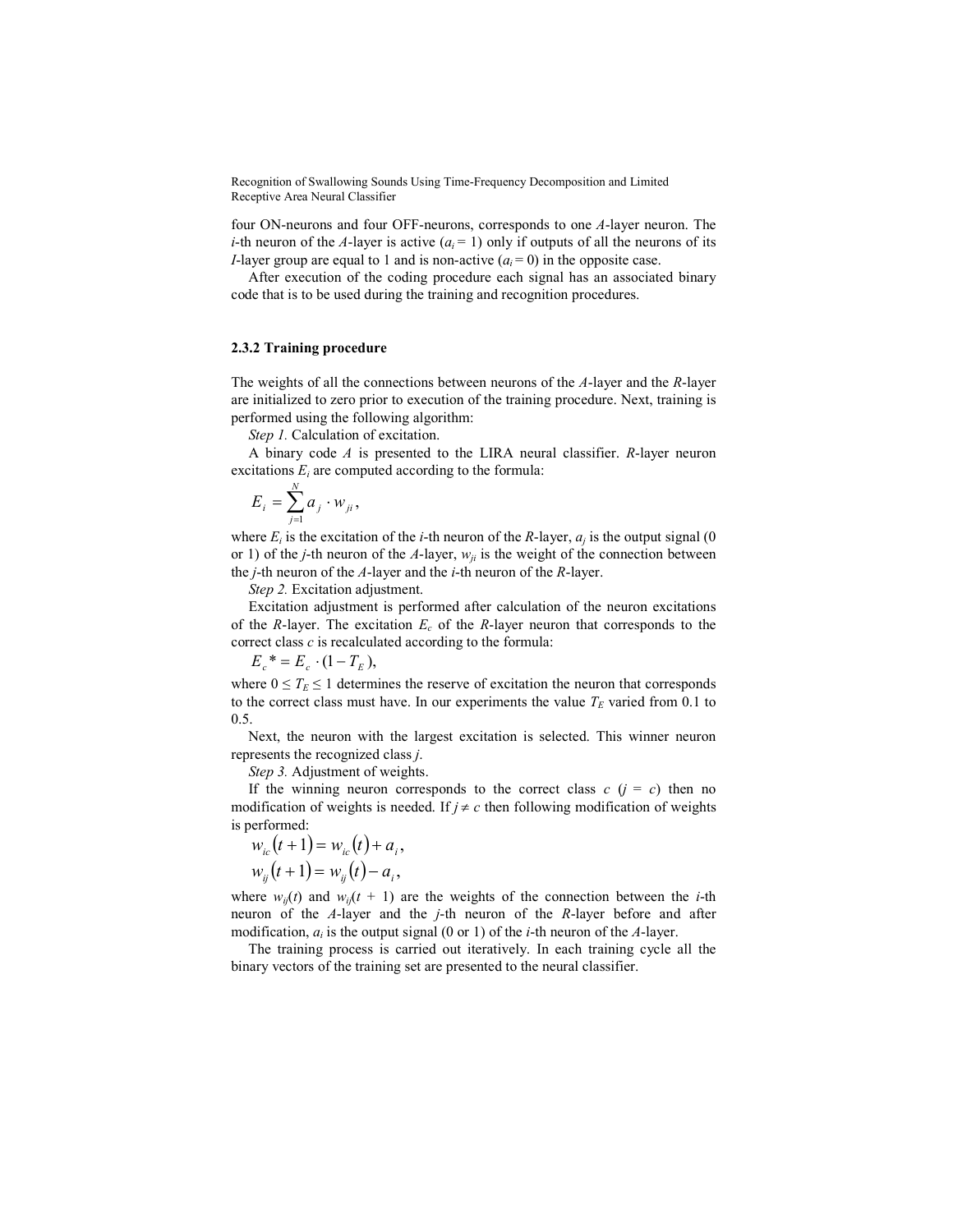Image recognition performance of a LIRA neural classifier can be improved with implementation of distortions of input images during training and recognition [7]. In our experiments we used different combinations of horizontal, vertical and bias translations of the spectrograms and scalograms.

#### 2.3.3 Recognition Procedure

Distortions of the time-frequncy data have been used both for training and recognition. There is an essential difference between implementation of distortions for training and recognition. In the training process each distortion is considered as an independent new data point in the training set. Distortions introduced during the recognition process are not treated as independent data. Instead a decisionmaking rule is applied in order to make a decision about the class label assignment based on the original data and all of its distortions. The decision-making rule consists in calculation of the R-layer neuron excitations for all the distortions sequentially:

$$
E_i = \sum_{k=0}^d \sum_{j=1}^N a_{kj} \cdot w_{ji},
$$

where  $E_i$  is the excitation of the *i*-th neuron of the *R*-layer,  $a_{kj}$  is the output signal (0 or 1) of the *j*-th neuron of the *A*-layer for the *k*-th distortion,  $w_{ji}$  is the weight of the connection between the *j*-th neuron of the  $A$ -layer and the *i*-th neuron of the  $R$ layer, d is the number of applied distortions (case  $k = 0$  corresponds to the initial data).

The neuron with the largest excitation (winner neuron) represents the recognized class.

# 3 Results

The proposed methodology was tested on two datasets composed correspondingly of spectrograms and scalograms of sound instances. Each database contained eighty 256x256 pixels grayscale images (20 for each of 4 classes).

In our experiments we used holdout cross-validation, i.e. the validation set for each class was chosen randomly from the database and the rest of the database was used for training. In each experiment we performed 50 runs of the holdout cross-validation to obtain statistically reliable results. A new set of connections between the S-layer and the A-layer and a new division into the training and validation sets were created for each run. The number of sounds in training and validation sets for each class equals to ten, i.e. database is divided in half.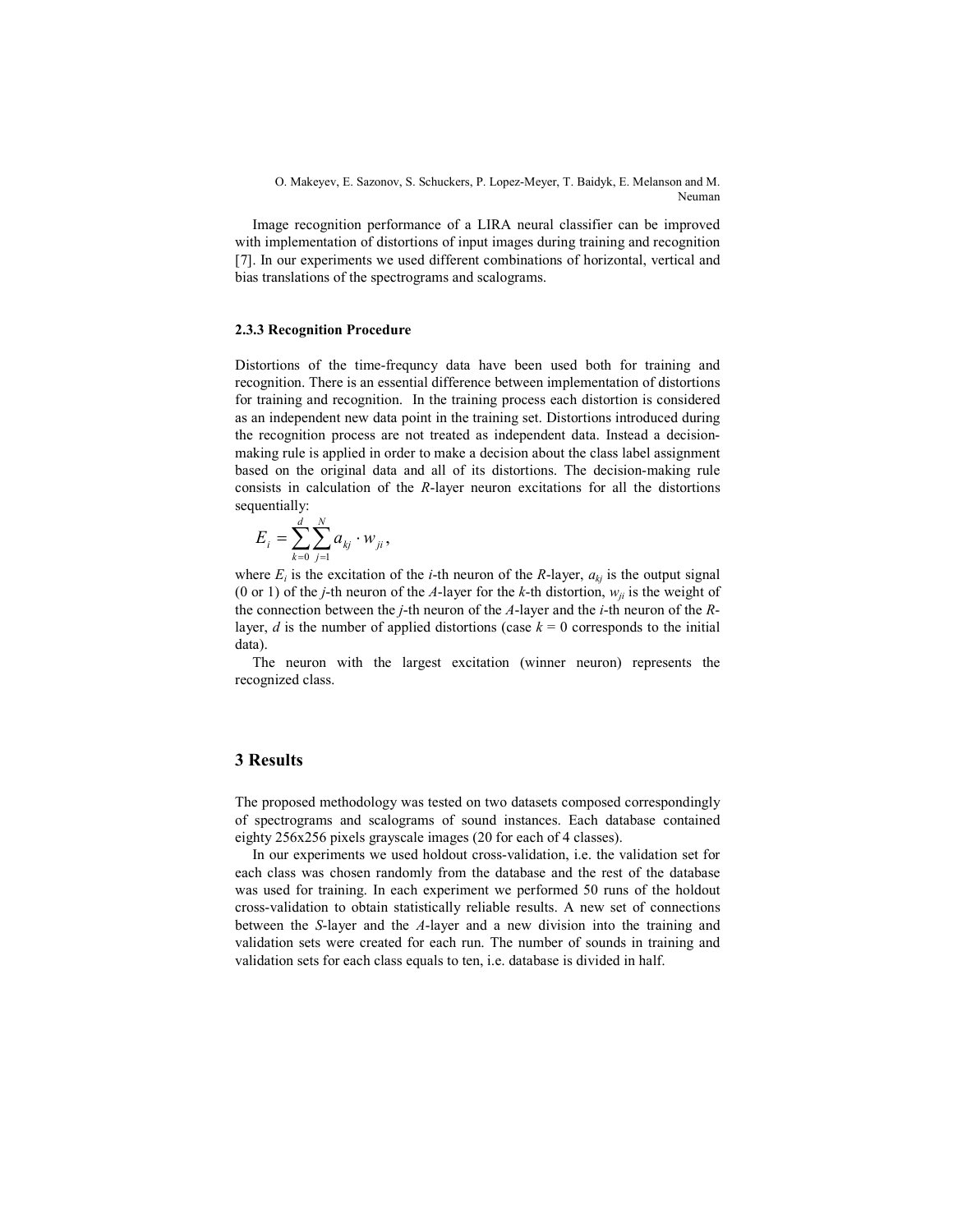Mean recognition rate was calculated from the mean number of errors for one run and the total number of sounds in the validation set. Comparison of recognition rates obtained with combination of LIRA with CWT and STFT for various numbers of associative neurons is presented in Table 1.

| Number of<br>associative | Mean recognition<br>rate $(\% )$ |             | $P$ -value for paired $t$ -<br>test for mean | 95% lower bound for |
|--------------------------|----------------------------------|-------------|----------------------------------------------|---------------------|
| neurons                  | <b>CWT</b>                       | <b>STFT</b> | recognition rate                             | mean difference     |
| 1,000                    | 85.3                             | 81.75       | 0.02                                         | 0.72                |
| 2,000                    | 96.5                             | 94.25       | 0.002                                        | 1.039               |
| 4,000                    | 99.6                             | 98.1        | ${}_{0.001}$                                 | 0.926               |
| 8,000                    | 100                              | 99.85       | 0.042                                        | 0.0078              |

Table 1. Comparison of recognition rates for combination of LIRA with CWT and STFT

The following set of LIRA parameters was used during all the experiments: window  $h \cdot w$  width  $w = 10$ , height  $h = 10$ ; reserve of excitation  $T_E = 0.3$ ; the number of training cycles is 30; the number of ON-neurons in the I-layer neuron group that corresponds to one A-layer neuron is 3, the number of OFF-neurons is 5; 8 distortions for training including  $\pm 1$  pixel horizontal, vertical and bias translations and 4 distortions for recognition including  $\pm 1$  pixel horizontal and vertical translations.

Paired *t*-test [16] for mean recognition rate was used to evaluate significance of difference in recognition rates for CWT and STFT with null hypothesis of no difference in recognition rates and alternative of mean recognition rate for CWT being higher than the one for STFT. P-values and 95% lower bounds for mean difference are presented in Table 1.

## 4 Discussion

Obtained results suggest high efficiency and reliability of the proposed method, though tests on a larger database would be needed for a conclusive proof. An important advantage of the proposed method is utilization of a double-redundant approach to identification of significant features. First, time-frequency decomposition method provides a redundant description of a sound instance, therefore increasing chances for random selection of a significant feature. Second, randomly assigned redundant connections between the sensor and associative layers ensure multiplicity of extracted random features. The number of extracted random features which is equal to the total number of associative neurons is a crucial parameter of the system. This is reflected in the experimental results presented in Table 1. This number should be sufficiently large to create a detailed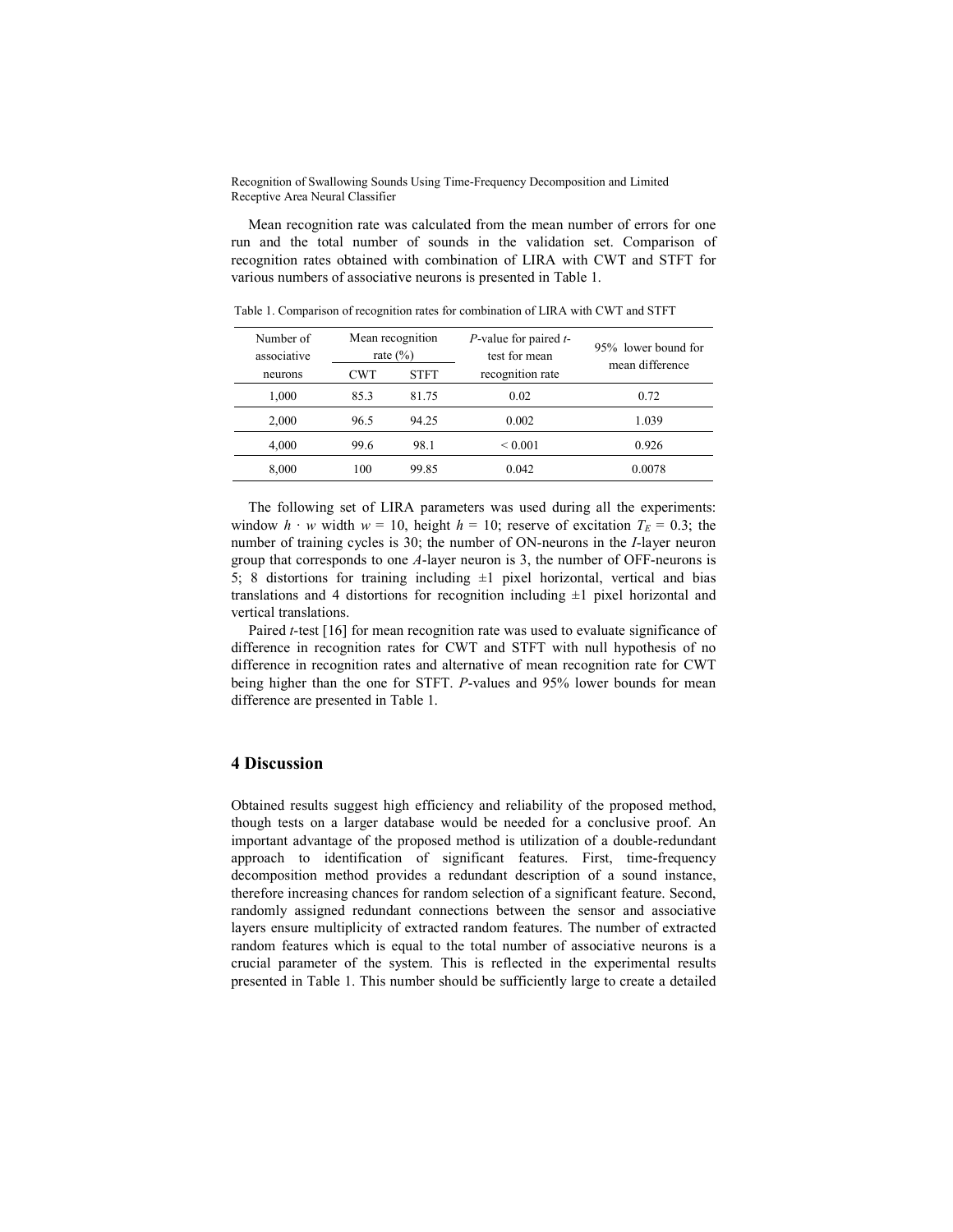description of a sound instance providing a basis for further classification. At the same time large number of associative neurons results in computational burden that may pose additional problems for consumer applications, for example, in case of a practical implementation of our system in form of a wearable device extra large number of associative neurons may result in computational burden that would exceed the capabilities of a typical low-power embedded processor. In our case, the amount of time needed for one run of classifier coding, training and recognition with the set of parameters presented in Section IV and 8,000 of associative neurons is approximately 75 sec (72 s for coding, 2 s for training and 1 s for recognition) on a computer equipped with AMD Athlon 64 X2 4400+ Dual Core processor and 2.00 GB of RAM. This allows the recognition of swallowing instances in sound streams to be performed with the highest recognition rate on a personal computer in a real-time.

We attribute the higher accuracy achieved in classification of CWT data to the tiling of the resolution. Time-frequency resolution of STFT is constant which results in the uniform tiling of time-frequency plane with a rectangular cell of fixed dimensions. For CWT the time-frequency resolution varies according to the frequency of interest. CWT resolution is finer at higher frequencies at the cost of a larger frequency window while the area of each cell is constant. Hence, CWT can discern individual high frequency features located close to each other in the signal, whereas STFT smears such high frequency features occurring within its fixed width time window [15]. This advantage of CWT is reflected in the experimental results. Results of paired t-test indicate that we can reject the null hypothesis for alternative of mean recognition rate for CWT being higher than the one for STFT for all numbers of associative neurons ( $P$ -value < 0.05).

The method presented here achieves similar or higher accuracy compared to previously published methods. The advantage of this approach is that our method of feature extraction is automated. This has two main advantages. The first is that our method is not necessarily tailored to a specific collected dataset. That is, often in applications, features that are chosen manually from one dataset may achieve high performance for that dataset, but are not generalizable to the underlying application. The second is that manually chosen features may not achieve the best performance because potentially useful features for classification may have been overlooked. More research is needed to assess the generalizability and performance with this method of classifying swallowing sounds compared with other approaches.

## 5 Conclusions

In this paper we propose a novel swallowing sound recognition technique based on the limited receptive area (LIRA) neural classifier and time-frequency decomposition. The proposed technique works by applying a LIRA-based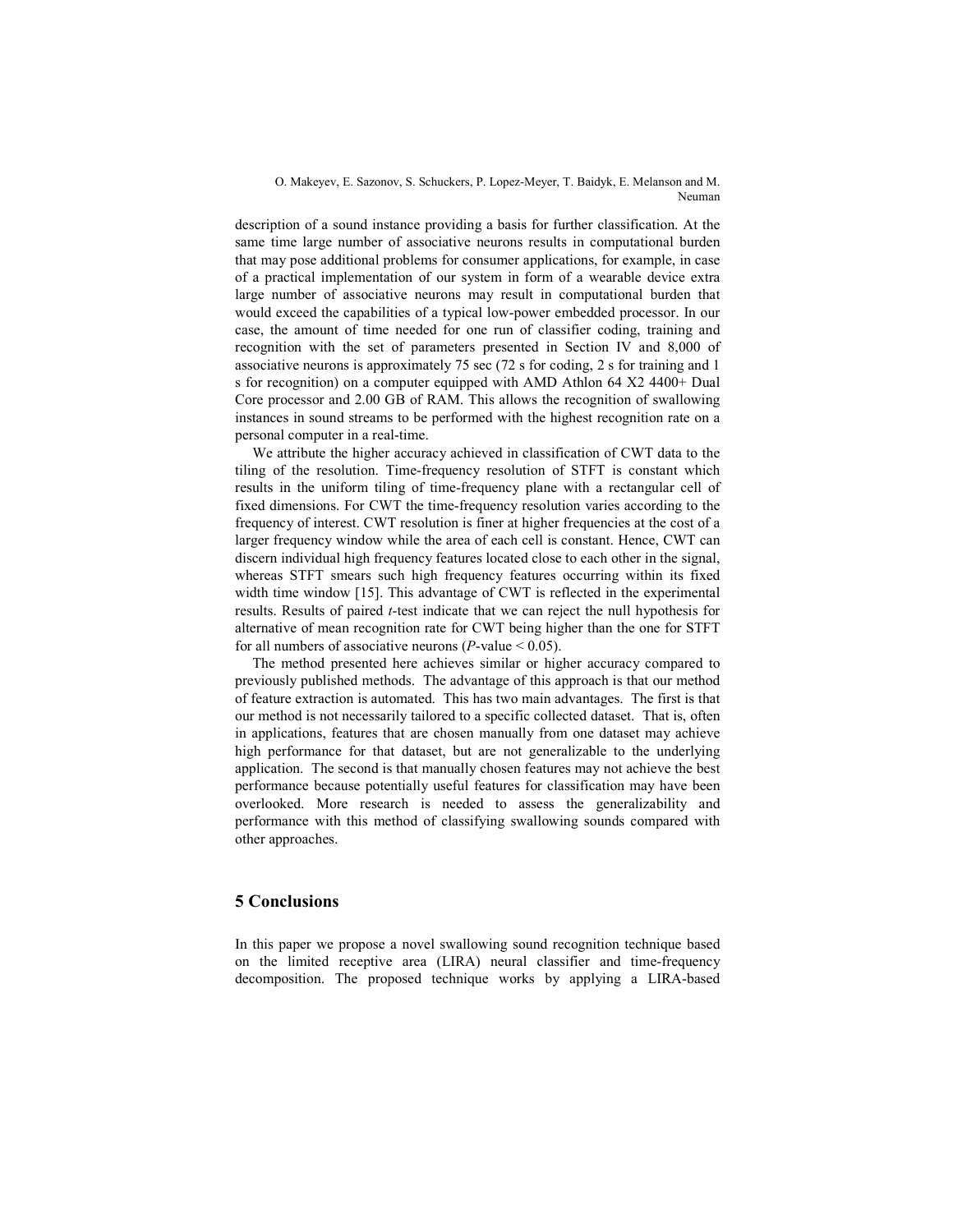multipurpose image recognition system to the time-frequency decomposition spectrums of sound instances with extraction of a large number of random features. Features that do not provide useful information for separation of classes do not obtain significant weights during training. This approach eliminates the need for empirical feature selection and therefore simplifies design of pattern recognition systems for non-stationary signals such as swallowing sounds.

The proposed methodology is tested with two different algorithms of timefrequency decomposition, short-time Fourier transform (STFT) and continuous wavelet transform (CWT), in recognition of four classes of sounds that correspond to swallowing sounds, talking, head movements and outlier sounds. Experimental results suggest high efficiency and reliability of the proposed method as well as superiority of combination of LIRA with CWT over the combination of LIRA with STFT.

The proposed multipurpose sound recognition technique may be employed in systems for automated swallowing assessment and diagnosis of swallowing disorders and has potential for application to other sound recognition tasks.

# 6 Acknowledgment

This work was supported in part by National Institutes of Health grant R21HL083052-02.

The authors gratefully acknowledge E. Kussul, National Autonomous University of Mexico (UNAM), for the constructive discussions and helpful comments.

## References

- 1. Limdi, A.K., McCutcheon, M.J., Taub, E., Whitehead, W.E., Cook, E.W.: Design of a microcontroller-based device for deglutition detection and biofeedback. In: Proceedings of 11th Annual International Conference of the IEEE Engineering in Medicine and Biology Society, Seattle, USA pp. 1393-1394 (1989).
- 2. Nakamura, T., Yamamoto, Y., Tsugawa, H.: Measurement system for swallowing based on impedance pharyngography and swallowing sound. In: Proceedings of 17th IEEE Instrumentation and Measurement Technology Conference, Baltimore, Maryland, USA pp. 191-194 (2000).
- 3. Aboofazeli, M., Moussavi, Z.: Automated classification of swallowing and breath sounds. In: Proceedings of 26th Annual International Conference of the Engineering in Medicine and Biology Society, San Francisco, California, USA pp. 3816-3819 (2004).
- 4. Prabhu, D.N.F., Reddy, N.P., Canilang, E.P.: Neural networks for recognition of acceleration patterns during swallowing and coughing. In: Proceedings of the 16th Annual International Conference of the IEEE Engineering in Medicine and Biology Society, Baltimore, Maryland, USA pp. 1105-1106 (1994).